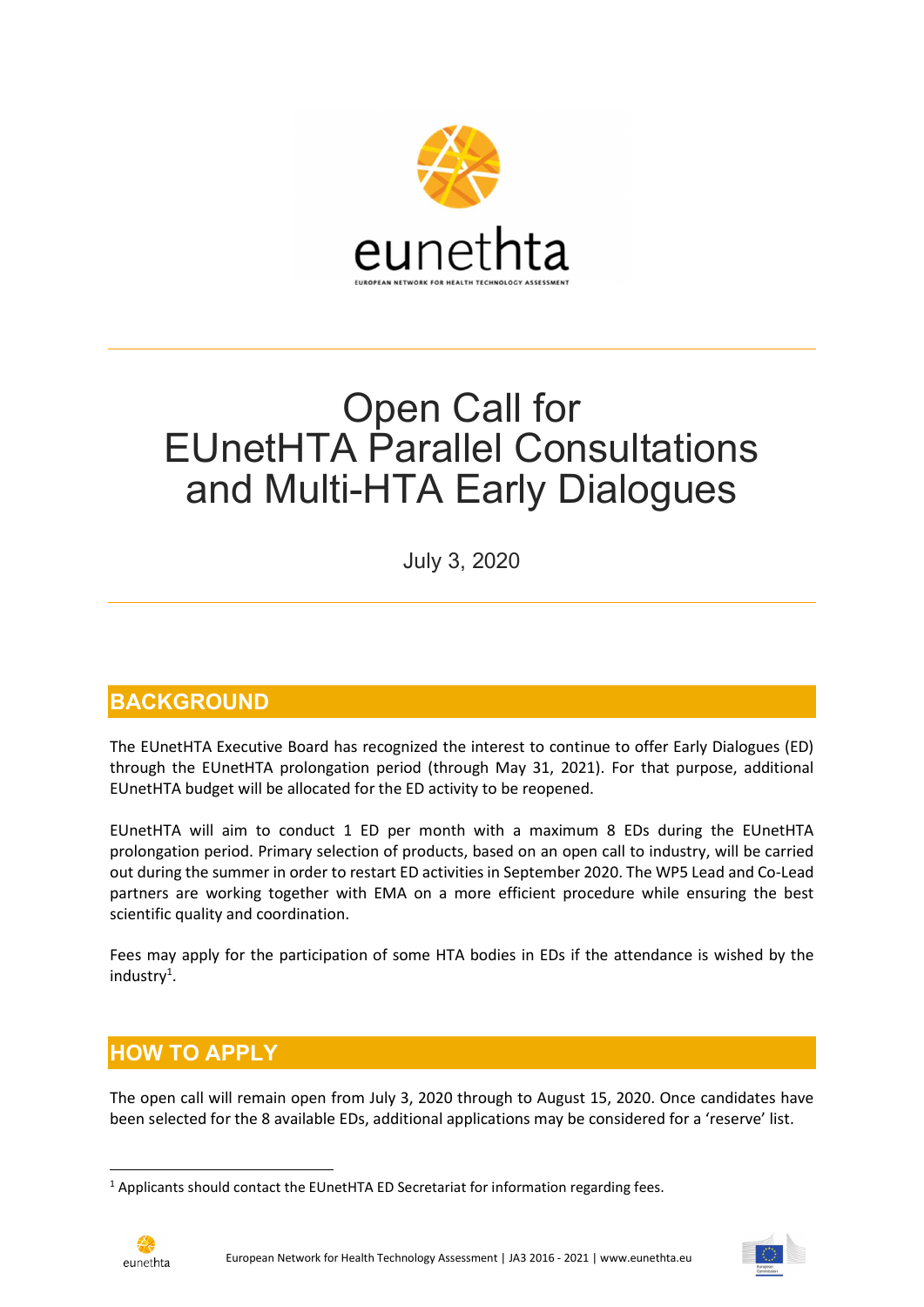#### HOW TO EXPRESS YOUR INTEREST?

#### Parallel Consultation

Sponsors/developers of health technologies should complete the EUnetHTA Early Dialogue Request Form available on the **EUnetHTA website** and submit their completed dossier to the EUnetHTA ED Secretariat (eunethta-has@has-sante.fr, cc: scientificadvice@ema.europa.eu) via Eudralink for Parallel Consultations.

### Multi-HTA ED

Applicants should complete the EUnetHTA Early Dialogue Request Form available on the EUnetHTA website and submit their completed dossier to the EUnetHTA ED Secretariat through a secure messaging service. If one is not available to the Applicant, they should contact the EUnetHTA ED Secretariat as early as possible so that a secure link can be provided.

In all cases, the submitted request must comply with the indications described below (General aspects of the procedure – Letter of Intent).

All Applicants will be notified of the EDWP decision the first week of September for EDs running from September 2020 through May 2021).

Parallel Consultation F2F meetings will be held at EMA premises (Amsterdam).

Multi-HTA EDs will be held at HAS (Paris) or G-BA (Berlin).

The option of e-meetings will be explored for all F2F meetings and the Applicants will be informed accordingly.

### EUNETHTA EARLY DIALOGUES

EUnetHTA defines an Early Dialogue as a non-binding scientific advice, before the start of pivotal clinical trials (after feasibility / proof of concept study), in order to improve the quality and appropriateness of the data produced by the developers in view of future HTA assessment / reassessment.

EUnetHTA EDs should enable to exchange between the Applicant and HTA agencies at an early stage in the development process in order to allow for the integration of HTA requirements (e.g. choice of comparators, relevant outcomes, quality of life, patient groups) in the study design (pivotal trials & post-launch studies) and the economic evidence generation plan. The main objective of EUnetHTA EDs is to gather and provide the common recommendations on how the drug or device could be developed in order to fill HTA requirements across multiple European Member States. However, when consensus is not possible, the views of participating HTA bodies will be made known to the Applicant.

### EUNETHTA EARLY DIALOGUE SELECTION CRITERIA

In a context of resource constraints in JA3, there is a limit to the number of products to be selected for Parallel Consultation or Multi-HTA ED.

The product should aim to bring added benefit to patients i.e. by:

A new mode of action for the indication

AND targeting a life-threatening or chronically debilitating disease

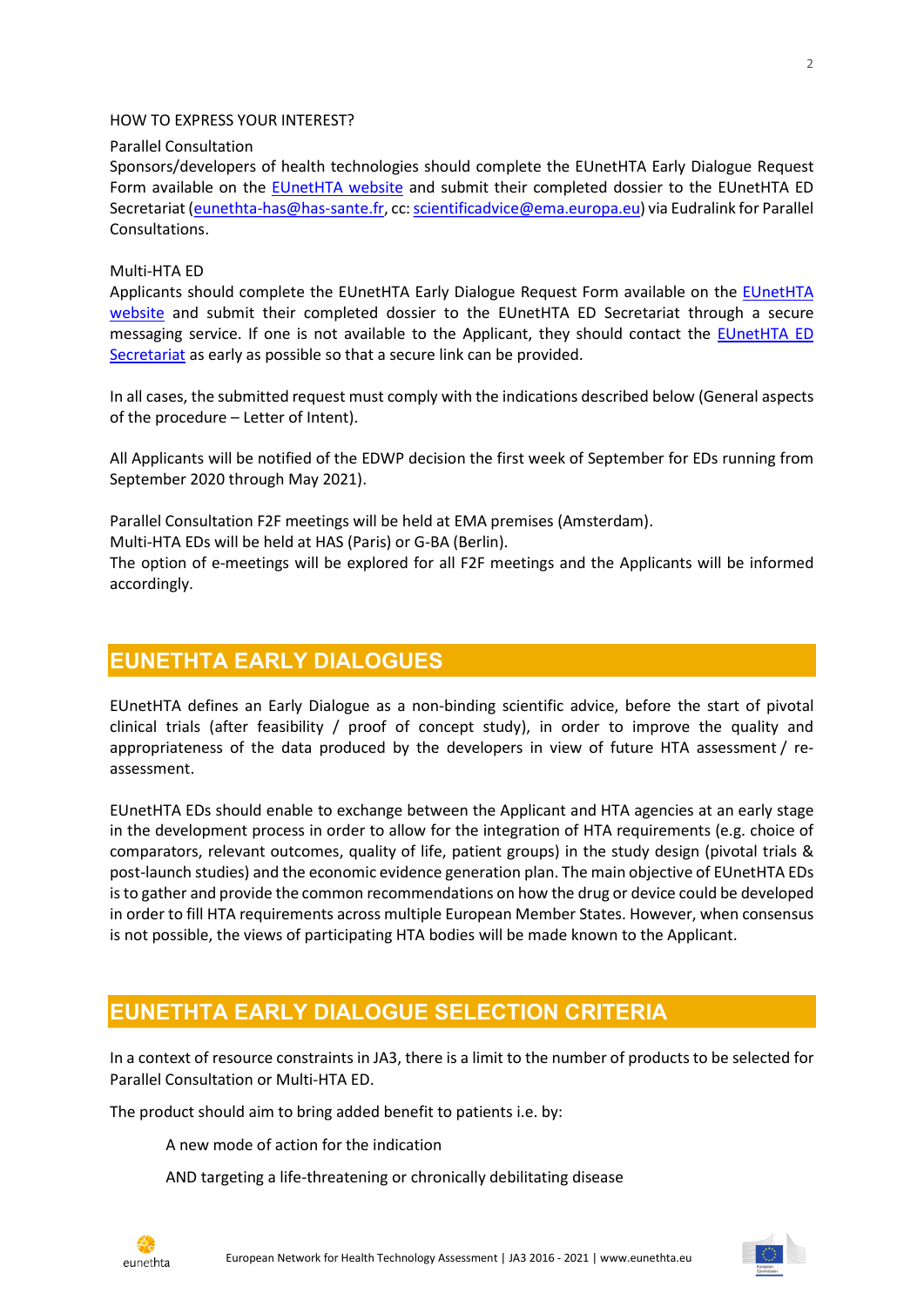AND responding to unmet need (no treatment or only unsatisfactory treatment available)

EUnetHTA aims for a diverse selection of EDs and therefore selected EDs should represent a wide array of topics, therapeutic areas etc. (e.g. orphan, ATMPs, anti-infectives, oncology). The Applicant's request for a EUnetHTA Early Dialogue should provide sufficient information to substantiate the claimed basis of selection and follow the guidance notes provided with the form.

### EUNETHTA EARLY DIALOGUE FORMAT

#### TYPES OF ED AVAILABLE

While both Parallel Consultations and Multi-HTA EDs remain available during this period requests for Parallel Consultation will be prioritized in order to maximize impact. Regardless of the type of ED, there is one single procedure; however, there are two different formats the consultation can take, following selection of a product: Written-only format and F2F meeting format.

All EUnetHTA EDs are supported by the EUnetHTA ED Secretariat, thereby benefiting from HTA scientific and administrative coordination, consolidated HTA comments, a concerted effort to find agreement among the EDWP regarding specific issues as well as a consolidated document containing EUnetHTA's Final Written Recommendations. In the case of Parallel Consultations, opportunities for closed discussion amongst HTA, and with Regulators, with mutual understanding are maximised.

Regardless of the format of a parallel consultation the HTA bodies' final output remains the EUnetHTA Final Written Recommendation.

For Parallel Consultations, a preliminary exchange on procedure format and associated organisational topics will take place during the monthly Administrative discussion between EUnetHTA and EMA.

#### EUnetHTA decision criteria for procedure format

The decision as to which format the procedure will follow will be decided by the EDWP after review of the Applicant's Draft Briefing Book. This decision will be based on:

- PRIME products
- Complexity of development
- Need for an in-depth discussion with the applicant about the development plan, e.g. in case of unclear development plan or unexperienced companies
- Major issues with the development plan that would benefit from discussion with the Applicant.

The Applicant will be informed of the decision on the procedure format upon reception of the Final Briefing Book by EUnetHTA.

Procedures that do not require a F2F meeting will be approximately 2,5 months in duration starting from reception of the Draft Briefing Book.

Procedures that do require a F2F meeting will be approximately 3,5 months in duration starting from reception of the Draft Briefing Book.

The table below provides estimated dates<sup>2</sup> of final EUnetHTA recommendations according to date of Draft Briefing Book Submission.

European Network for Health Technology Assessment | JA3 2016 - 2021 | www.eunethta.eu



 $2$  The table within this document provides only an estimate of the dates in question. The official dates will be those published simultaneously on the EUnetHTA and EMA websites